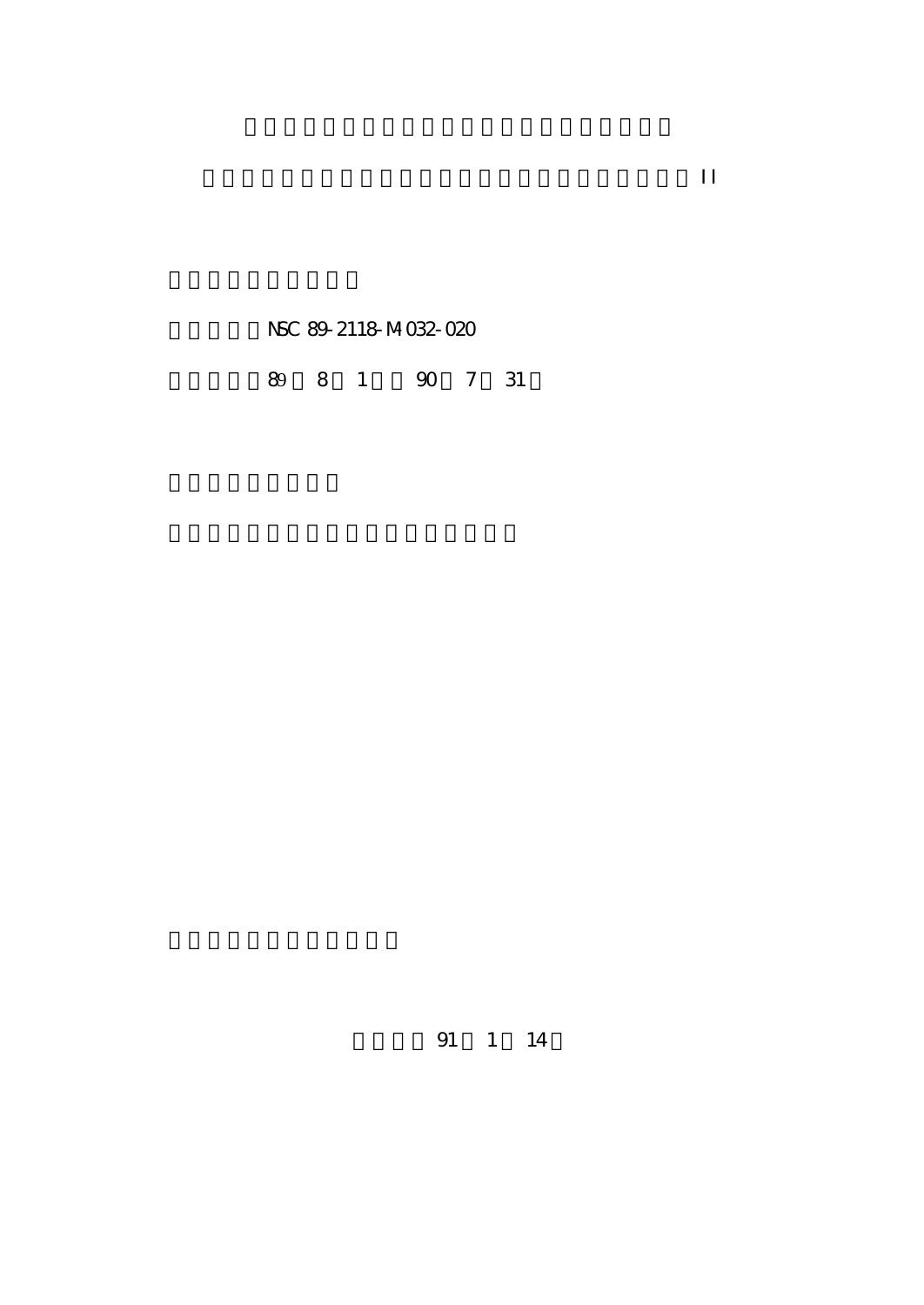$t$  and  $N(t)$ Tuljapurkar and Orzack (1980) Heyde and Cohen

(1985)  $X(t) = \log N(t)$   $N(\log N_0 + \sim t, t^2 t)$  $X(t) = \log N(t)$  Wiener-drift process  $EM$  algorithm (MCMC) (semi-parametric MCMC) (Markov Chain

Maximization, MCM)

MCMC **EM** algorithm

*EM* algorithm

 $Em$ 

## ABSTRACT

 This project considers parameter estimation for dynamic population growth in the presence of both process error and observation error. Based on the results of Tuljapurkar and Orzack (1980) and Heyde and Cohen (1985), the quantity  $X(t) = \log N(t)$  will have, as time *t* becomes large, an approximate normal distribution with a mean of  $\log N(0) + \sim t$  and a variance of  $t^2t$ , where  $N(t)$  is the population size at time *t*. Based on the above assumption, and that for the first few observations, both the real population size  $N(t)$  and the estimated population size  $O(t)$  are available, this project compared the population parameters estimates by the *EM* algorithm, MCMC and semi-parametric MCMC methods, and a proposed Markov Chain Maximization (MCM) method. Simulation results showed that, in general, the estimates by the MCMC methods were most efficient. And since the monotone convergence property does not hold here, its estimates were unstable. The proposed MCM estimates could efficiently improve the EM estimates under the setting.

Keywords process error, observation error, MCMC, semi-parametric MCMC, EM algorithm, Markov Chain maximization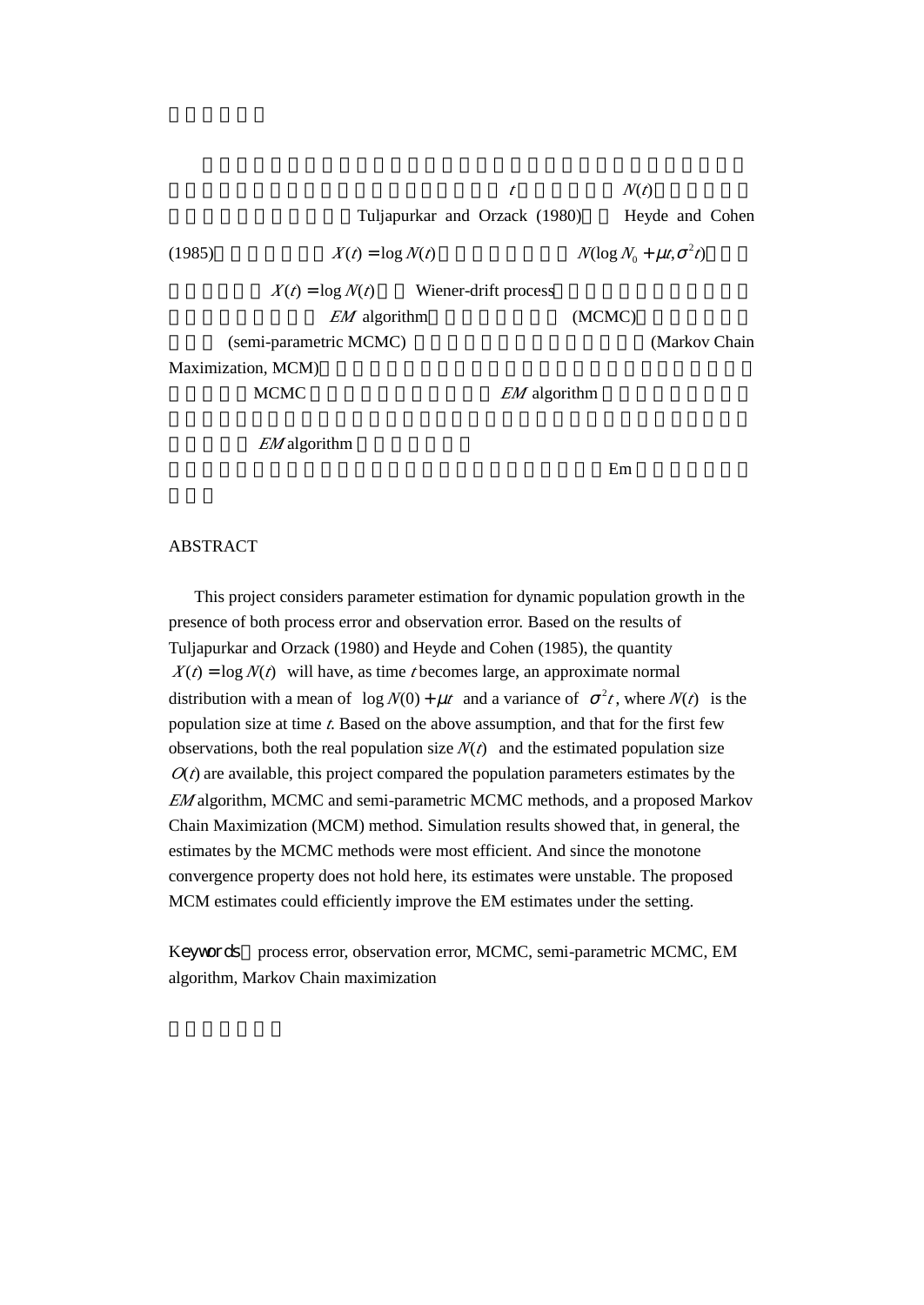(population biologist)

(deterministic model)

 $t \sim N_t$  $t+1$ ,  $N_{t+1}$ ,  $0$ <sub>t+1</sub>,  $t+1$ ,  $0$ <sub>t+1</sub>,  $t+1$ ,  $t+1$ ,  $t+1$ ,  $t+1$ ,  $t+1$ ,  $t+1$ ,  $t+1$ ,  $t+1$ ,  $t+1$ ,  $t+1$ ,  $t+1$ ,  $t+1$ ,  $t+1$ ,  $t+1$ ,  $t+1$ ,  $t+1$ ,  $t+1$ ,  $t+1$ ,  $t+1$ ,  $t+1$ ,  $t+1$ ,  $t+1$ ,  $t+1$ ,  $t+1$ ,  $t+1$ ,  $t$ (process error) (environmental variation) (Higgins, et al, 1997) (demographic variation) (catastrophic) (genetic)

(Dennis, Munholland, and Scott, 1991)

 $N_{t+1}$  *N<sub>t</sub> N<sub>t</sub> O<sub>t</sub>* (observation error)

1 **EM** algorithm  $MCMC$ MCM **EM** algorithm

 $2$ 

(validation data)

 $MCMC$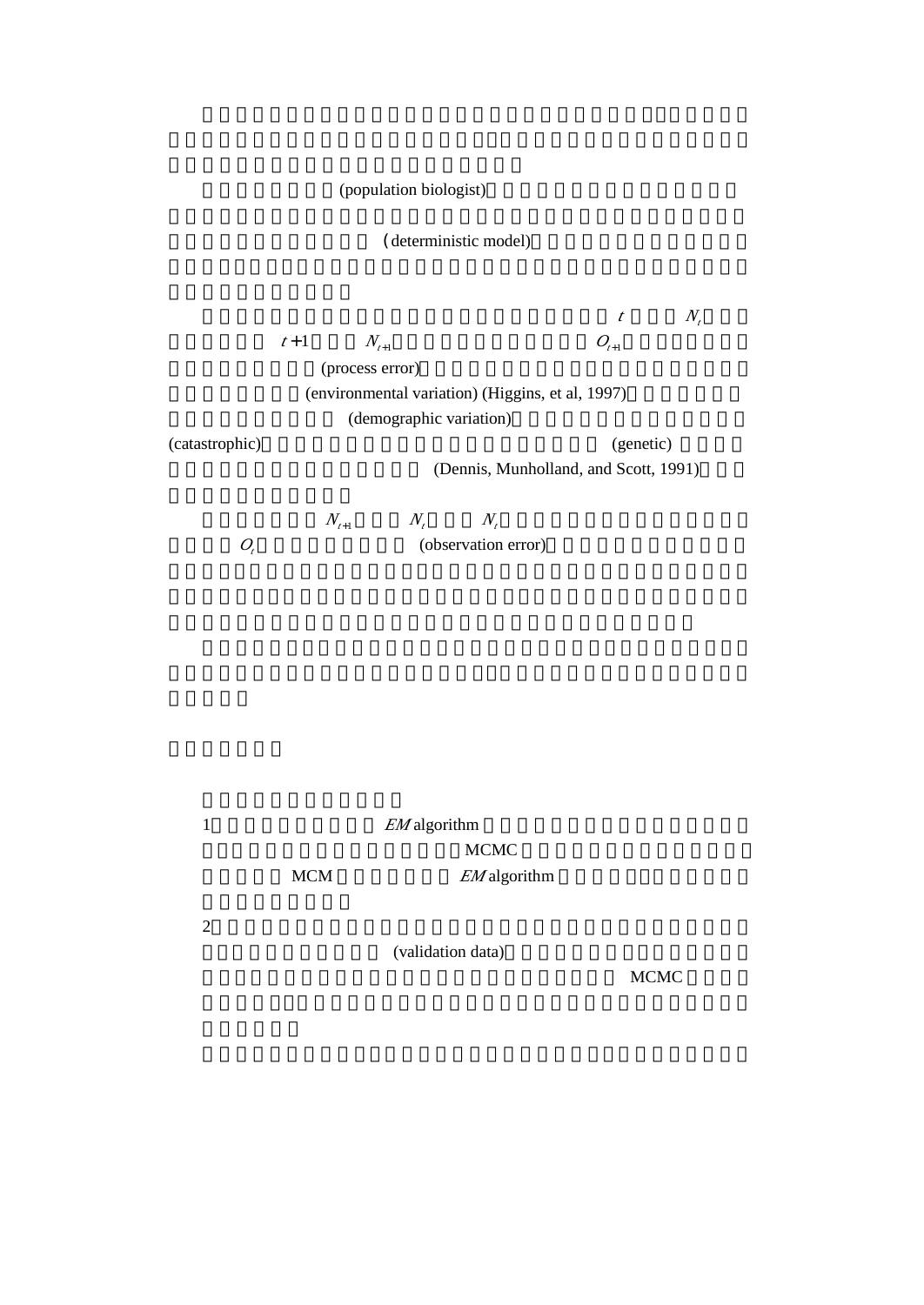## log-normal

- Carpenter, S. R., Cottingham, K. L., and Stow, C. A. (1994). Fitting predator-prey models to time series with observation errors. *Ecology*, **75**(5), 1254-1264.
- Celeux, G. and Diebolt, J. (1985). The SEM algorithm: a probabilistic teacher algorithm derived from the EM algorithm for the mixture problem. *Computaional Statistics Quarterly*, **2**, 73-82.
- Chen, C. C., and Hsieh, F. (2002). Parameter estimate for dynamic population growth in the presence of observation errors. *Submitted*.
- Dempster, A. P., Laird, N. M., and Rubin, D. B. (1977). Maximum likelihood from incomplete data via the EM algorithm (with discussion). *Journal of the Royal Statistical Society*, Series B, **39**, 1-38.
- Dennis, B., Munholland, P. L., and Rubin, D. B. (1991). Estimation of growth and extinction parameters for endangered species. *Ecological Monographs*, **61**(2), 115-143.
- Diebolt J. and Celeux, G. (1993). Asymptotic properties of a stochastic EM algorithm for estimating mixing proportions. *Communications in Statistics- Stochastic Models*, **9**(4), 599-613.
- Gause, G. F. (1934). *The struggle for existence*. Williams and Wilkins, Baltimore, Maryland, USA. (Reprinted in 1964 by Hafner Publishing Company, New York.)
- Gilks, W. R., Richardson, S., and Spiegelhalter, D. J. (1996). *Markov Chain Monte Carlo in Practice*. Chapman & Hall, London, UK.
- Gilman, A., and Rubin, D. B. (1992). Inference from iterative simulation using multiple sequences (with discussion). *Statistical Science*, **7**, 457-511.
- Heyde, C. C., and Cohen, J. E. (1985). Confidence intervals for demographic projections based on products of random matrices. *Theoretical Population Biology*, **27**, 120-153.
- Higgins, K., Hastings, A. Sarvela, J. N., and Botsford, L. W. (1997). Stochastic